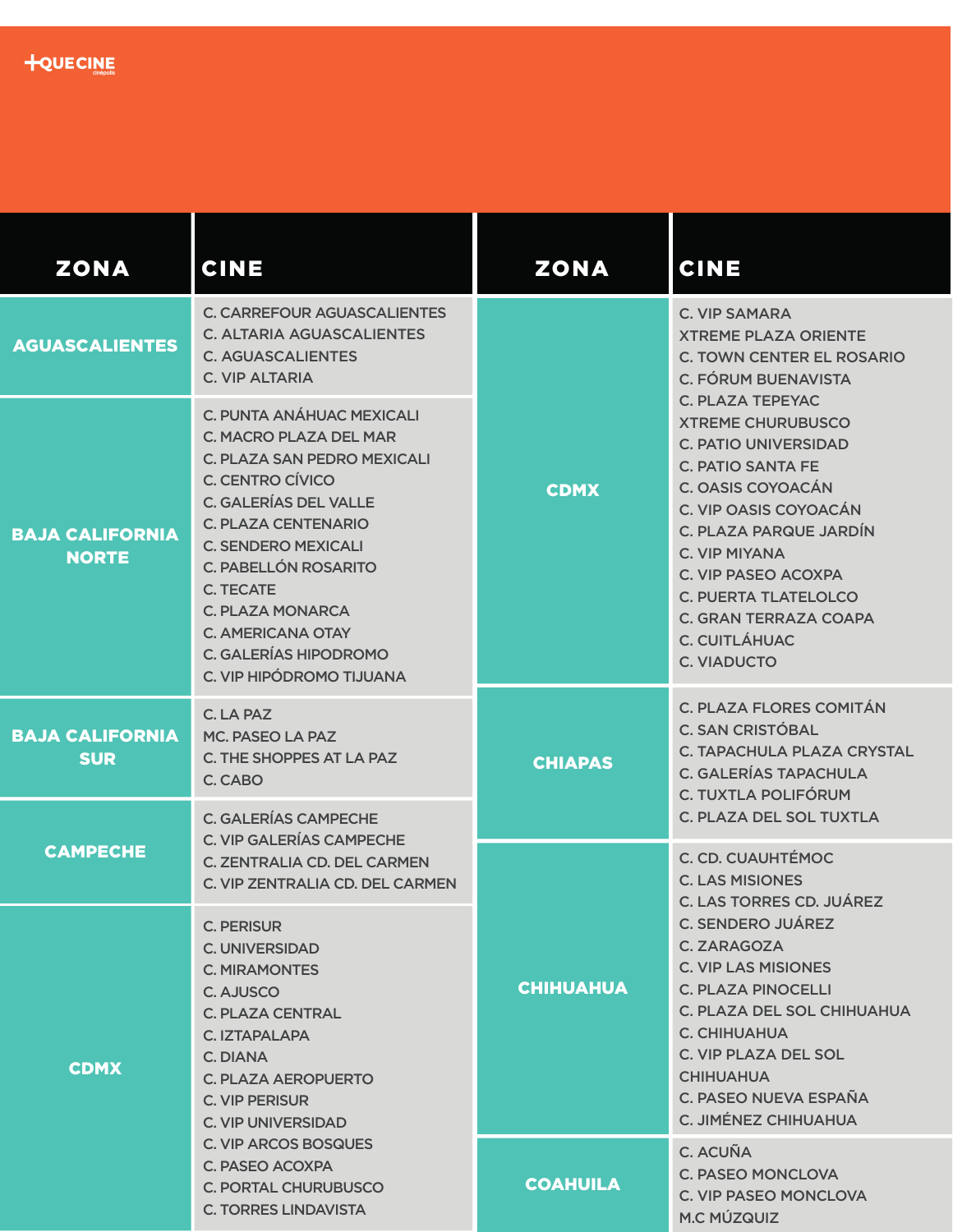| <b>ZONA</b>                                                                                                                                                                                                                                                                                                                                                                                   | <b>CINE</b>                                                                                                                                                                                                                                                                                                                                                                                                                                                                                                                                                                                             | <b>ZONA</b>                                                                                                                                                                                                                                                                                       | <b>CINE</b>                                                                                                                                                                                                                                                                                                                                                                                                                                                                                                                                                                                                                                      |
|-----------------------------------------------------------------------------------------------------------------------------------------------------------------------------------------------------------------------------------------------------------------------------------------------------------------------------------------------------------------------------------------------|---------------------------------------------------------------------------------------------------------------------------------------------------------------------------------------------------------------------------------------------------------------------------------------------------------------------------------------------------------------------------------------------------------------------------------------------------------------------------------------------------------------------------------------------------------------------------------------------------------|---------------------------------------------------------------------------------------------------------------------------------------------------------------------------------------------------------------------------------------------------------------------------------------------------|--------------------------------------------------------------------------------------------------------------------------------------------------------------------------------------------------------------------------------------------------------------------------------------------------------------------------------------------------------------------------------------------------------------------------------------------------------------------------------------------------------------------------------------------------------------------------------------------------------------------------------------------------|
| <b>COAHUILA</b>                                                                                                                                                                                                                                                                                                                                                                               | <b>C. PLAZA MADERO</b><br><b>C. PLAZA LA NOGALERA</b><br><b>M.C. RAMOS ARIZPE</b><br><b>C. GALERÍAS LAGUNA</b><br>C. VIP GALERÍAS LAGUNA<br><b>C. PLAZA NAZAS</b>                                                                                                                                                                                                                                                                                                                                                                                                                                       | <b>GUANAJUATO</b>                                                                                                                                                                                                                                                                                 | C. PLAZA ACÁMBARO<br><b>C. PARQUE CELAYA</b><br><b>C. GALERÍAS CELAYA</b><br><b>C. PLAZA CIBELES IRAPUATO</b><br><b>C. VIP PLAZA CIBELES IRAPUATO</b><br><b>C. CENTRO MAX LEÓN</b><br>C. LA GRAN PLAZA LEÓN<br>C. CENTRO COMERCIAL ALTACIA<br>C. VIP CENTRO COMERCIAL ALTACIA<br><b>XTREME LEÓN</b><br><b>C. PASEO MORELOS</b><br>C. GALERÍAS SALAMANCA<br><b>C. PASEO SAN FRANCISCO</b><br>C. LA JOYA<br>C. GALERÍAS METROPOLITANA                                                                                                                                                                                                              |
| <b>COLIMA</b>                                                                                                                                                                                                                                                                                                                                                                                 | <b>C. ZENTRALIA COLIMA</b><br><b>C. PLAZA SAN FERNANDO</b><br><b>C. SALAGUA</b><br>C. TECOMÁN                                                                                                                                                                                                                                                                                                                                                                                                                                                                                                           |                                                                                                                                                                                                                                                                                                   |                                                                                                                                                                                                                                                                                                                                                                                                                                                                                                                                                                                                                                                  |
| <b>DURANGO</b>                                                                                                                                                                                                                                                                                                                                                                                | <b>C. DURANGO</b><br>C. GUADIANA<br><b>C. SAN ANTONIO</b>                                                                                                                                                                                                                                                                                                                                                                                                                                                                                                                                               |                                                                                                                                                                                                                                                                                                   |                                                                                                                                                                                                                                                                                                                                                                                                                                                                                                                                                                                                                                                  |
| <b>C. GALERÍAS METEPEC</b><br><b>C. SENDERO TOLUCA</b><br><b>C. VIP GALERÍAS METEPEC</b><br>C. EL MOLINO<br>C. LA CÚSPIDE<br>C. NEZA JARDÍN CARSO<br><b>C. ECATEPEC</b><br>C. MULTIPLAZA ARBOLEDAS<br>C. GALERÍAS ATIZAPÁN<br><b>C. INTERLOMAS</b><br><b>C. POWER CENTER</b><br><b>C. NEZA NORTE</b><br><b>C. SAN MIGUEL IZCALLI</b><br><b>C. SENDERO IXTAPALUCA</b><br>C. ZENTRALIA COACALCO | <b>GUERRERO</b>                                                                                                                                                                                                                                                                                                                                                                                                                                                                                                                                                                                         | <b>C. GALERÍAS DIANA</b><br><b>C. SENDERO ACAPULCO</b><br>C. LA GRAN PLAZA ACAPULCO<br><b>C. LA ISLA ACAPULCO</b><br><b>C. RENACIMIENTO</b><br>C. PIE DE LA CUESTA<br><b>C. VIP GALERÍAS DIANA</b><br>C. GALERÍAS CHILPANCINGO<br><b>C. IGUALA</b><br>C. OMETEPEC<br><b>C. LAS AMÉRICAS TAXCO</b> |                                                                                                                                                                                                                                                                                                                                                                                                                                                                                                                                                                                                                                                  |
|                                                                                                                                                                                                                                                                                                                                                                                               | C. PLAZA SATÉLITE<br><b>C. LAGO DE GUADALUPE</b><br>C. PEDREGAL ATIZAPÁN<br><b>C. SENDERO ECATEPEC</b><br>C. HOLLYWOOD<br>C. GRAN PATIO TEXCOCO<br>C. VIP LA CÚSPIDE<br>C. VIP GALERÍAS ATIZAPÁN<br><b>C. VIP INTERLOMAS</b><br><b>C. TOWN CENTER ZUMPANGO</b><br><b>C. PERINORTE</b><br><b>MC. HUEHUETOCA</b><br>C. ARKANA NORTE<br>C. PLAZA CHIMALHUACÁN<br><b>C. PASEO INTERLOMAS</b><br><b>C. VIP PASEO INTERLOMAS</b><br>C. SENDERO VALLE DE CHALCO<br>C. CENTRO TEPOZÁN<br>C. TOWN CENTER NICOLÁS ROMERO<br><b>XTREME LAS ARMAS</b><br>C. COSMOPOL<br><b>C. GUSTAVO BAZ</b><br><b>C. TENAYUCA</b> | <b>HIDALGO</b>                                                                                                                                                                                                                                                                                    | <b>C. PLAZA BELLA</b><br>C. PARQUE VÉRTICE PACHUCA<br>C. TEPEJI DEL RÍO                                                                                                                                                                                                                                                                                                                                                                                                                                                                                                                                                                          |
| <b>ESTADO DE</b><br><b>MÉXICO</b>                                                                                                                                                                                                                                                                                                                                                             |                                                                                                                                                                                                                                                                                                                                                                                                                                                                                                                                                                                                         | <b>JALISCO</b>                                                                                                                                                                                                                                                                                    | <b>GALERÍAS METROPOLITANA AUTLÁN</b><br><b>C. MULTICENTER EL SALTO</b><br>C. GALERÍAS GUADALAJARA<br>C. PABELLÓN GUADALAJARA<br><b>C. CENTRO SUR GUADALAJARA</b><br><b>C. ARBOLEDAS</b><br><b>C. CIUDADELA LIFE STYLE</b><br>C. ALAMEDA GUADALAJARA<br>C. VIP GALERÍAS GUADALAJARA<br><b>C. TLAQUEPAQUE</b><br>C. PLAZA RÍO NILO<br>C. INDEPENDENCIA<br><b>C. GRAN TERRAZA OBLATOS</b><br><b>C. VIP MIDTOWN JALISCO</b><br><b>C. PUERTO VALLARTA</b><br><b>C. PLAZA ARGANIA</b><br>MC. PLAZA CHEDRAHUI TLAJOMULCO<br><b>C. PUNTO SUR</b><br><b>C. VIP PUNTO SUR</b><br><b>C. VIP SANTA ANITA</b><br>C. MULTIPLAZA DEL VALLE<br><b>TLAJOMULCO</b> |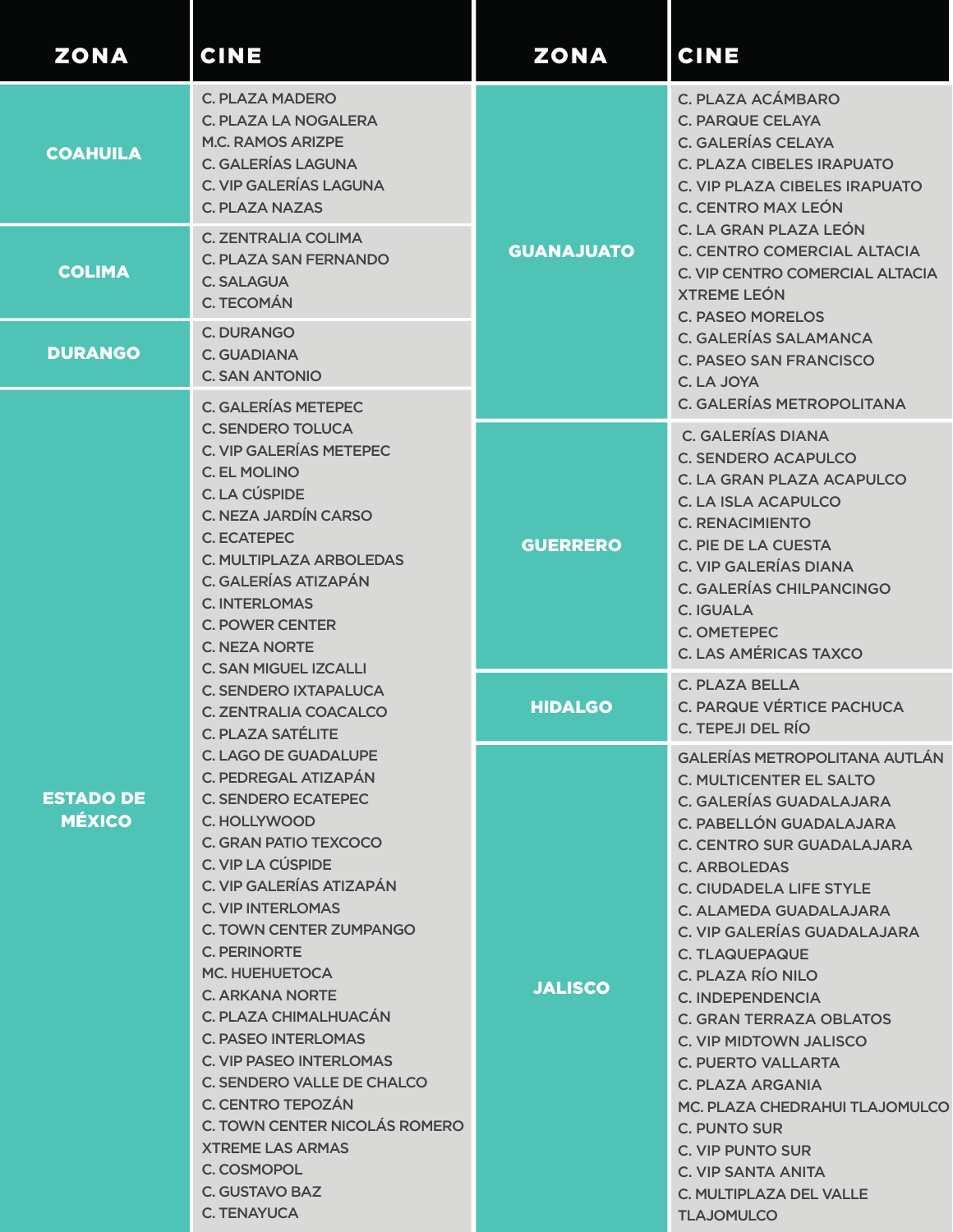| <b>ZONA</b>       | <b>CINE</b>                                                                                                                                                                                                                                                                                                                                                                                                                                                                                                                                                                                                 | <b>ZONA</b>            | <b>CINE</b>                                                                                                                                                                                                                                                                                                                                                           |
|-------------------|-------------------------------------------------------------------------------------------------------------------------------------------------------------------------------------------------------------------------------------------------------------------------------------------------------------------------------------------------------------------------------------------------------------------------------------------------------------------------------------------------------------------------------------------------------------------------------------------------------------|------------------------|-----------------------------------------------------------------------------------------------------------------------------------------------------------------------------------------------------------------------------------------------------------------------------------------------------------------------------------------------------------------------|
| <b>JALISCO</b>    | <b>C. VIP ANDARES</b><br><b>C. REAL CENTER</b><br>C. CIUDAD GUZMÁN<br><b>C. PLAZA MORELIA</b><br><b>C. LA HUERTA</b>                                                                                                                                                                                                                                                                                                                                                                                                                                                                                        | <b>NUEVO LEÓN</b>      | <b>C. PUNTO VALLE</b><br><b>C. VIP PUNTO VALLE</b><br>C. PLAZA PESQUERÍA<br><b>C. GALERÍAS MONTERREY</b><br><b>C. SENDERO NORTE</b>                                                                                                                                                                                                                                   |
|                   | <b>C. LAS AMÉRICAS MORELIA</b><br>C. VIP LAS AMÉRICAS MORELIA<br><b>C. MORELIA CENTRO</b><br>MC. CENTRO COMERCIAL PLAZA<br><b>SAHUAYO</b><br><b>C. URUAPAN</b><br>C. PLAZA ANA ZAMORA<br>C. PLAZA SAN FRANCISCO CIUDAD<br><b>HIDALGO</b><br>MC. GALERÍAS LA PIEDAD<br><b>MC. LÁZARO CÁRDENAS</b><br>C. PLAZA PÁTZCUARO<br>C. URUAPAN PLAZA 500                                                                                                                                                                                                                                                              | <b>OAXACA</b>          | C. OAXACA                                                                                                                                                                                                                                                                                                                                                             |
| <b>MICHOACÁN</b>  |                                                                                                                                                                                                                                                                                                                                                                                                                                                                                                                                                                                                             | <b>PUEBLA</b>          | <b>C. CRUZ DEL SUR</b><br><b>C. ANGELÓPOLIS</b><br><b>C. BOULEVARD</b><br><b>C. PLAZA SAN DIEGO</b><br><b>C. LA NORIA</b><br><b>C. CENTRO SUR PUEBLA</b><br>C. PLAZA CRYSTAL PUEBLA<br><b>C. VIP ANGELÓPOLIS</b><br>MC. SAN JERÓNIMO<br><b>C. PLAZA LORETO</b><br><b>C. MORALEDA ATLIXCO</b><br><b>C. SAN SEBASTIÁN</b><br><b>C. TEHUACÁN</b><br><b>C. PLAZA EDÉN</b> |
| <b>MONTERREY</b>  | <b>C. PLAZA SANTIAGO</b><br><b>C. LA QUINTA</b><br>C. GALERÍAS CUERNAVACA                                                                                                                                                                                                                                                                                                                                                                                                                                                                                                                                   |                        |                                                                                                                                                                                                                                                                                                                                                                       |
| <b>MORELOS</b>    | C. CUAUTLA<br>C. VIP GALERÍAS CUERNAVACA<br>MC. JOJUTLA<br>C. EMILIANO ZAPATA<br><b>C. LOS CEDROS JIUTEPEC</b>                                                                                                                                                                                                                                                                                                                                                                                                                                                                                              | <b>QUERÉTARO</b>       | <b>C. SENDERO QUERÉTARO</b><br><b>XTREME PLAZA DEL PARQUE</b><br><b>XTREME ZARAGOZA</b><br><b>XTREME AMÉRICAS QUERÉTARO</b><br><b>C. ESFERA QUERÉTARO</b><br><b>C. ANTEA QUERÉTARO</b><br><b>C. VIP ANTEA QUERÉTARO</b>                                                                                                                                               |
| <b>NAYARIT</b>    | <b>MC. LAGO REAL</b>                                                                                                                                                                                                                                                                                                                                                                                                                                                                                                                                                                                        |                        |                                                                                                                                                                                                                                                                                                                                                                       |
|                   | <b>C. GALERÍAS VALLE ORIENTE</b><br><b>C. CITADEL MONTERREY</b><br><b>C. CUMBRES MONTERREY</b>                                                                                                                                                                                                                                                                                                                                                                                                                                                                                                              |                        |                                                                                                                                                                                                                                                                                                                                                                       |
| <b>NUEVO LEÓN</b> | <b>C. LAS AMÉRICAS MONTERREY</b><br><b>C. SENDERO APODACA</b><br><b>C. SENDERO LINCOLN</b><br><b>C. PABLO LIVAS</b><br><b>C. INTERPLAZA MONTERREY</b><br><b>C. VIP GALERÍAS MONTERREY</b><br>C. VIP GALERÍAS VALLE ORIENTE<br><b>C. SAN ROQUE</b><br><b>C. ADANA LINCOLN</b><br><b>C. VIP CUMBRES MONTERREY</b><br><b>MC. CADEREYTA</b><br><b>C. CIÉNEGA DE FLORES</b><br><b>C. VALLE SOLEADO</b><br><b>XTREME LOS ÁNGELES</b><br><b>C. ALTEA LINARES</b><br><b>C. MONTEMORELOS</b><br><b>C. NUEVO SUR</b><br>C. VIP NUEVO SUR<br>C. ALTEA HUINALÁ<br><b>C. ELOY CABAZOS</b><br><b>C. CITADINA ESCOBEDO</b> | <b>QUINTANA ROO</b>    | <b>C. CANCÚN LAS AMÉRICAS</b><br><b>C. CANCÚN MALL</b><br>C. LA GRAN PLAZA CANCÚN<br><b>VIP CANCÚN LAS AMÉRICAS</b><br><b>MC. LAS TIENDAS</b><br><b>C. CHETUMAL</b><br>C. COZUMEL                                                                                                                                                                                     |
|                   |                                                                                                                                                                                                                                                                                                                                                                                                                                                                                                                                                                                                             | <b>SAN LUIS POTOSÍ</b> | C. SAN LUIS POTOSÍ EL DORADO<br><b>C. PLAZA SENDERO SAN LUIS</b><br>C. PLAZA SAN LUIS<br><b>C. VIP PLAZA SAN LUIS</b><br><b>XTREME TANGAMANGA</b><br><b>C. VIP EL DORADO SAN LUIS</b>                                                                                                                                                                                 |
|                   |                                                                                                                                                                                                                                                                                                                                                                                                                                                                                                                                                                                                             | <b>SINALOA</b>         | C. CULIACÁN<br>C. VIP CULIACÁN<br><b>C. SENDERO CULIACÁN</b><br><b>C. SENDERO LOS MOCHIS</b><br><b>MC. SANTA ROSA</b><br>C. GRAN PLAZA MAZATLÁN                                                                                                                                                                                                                       |